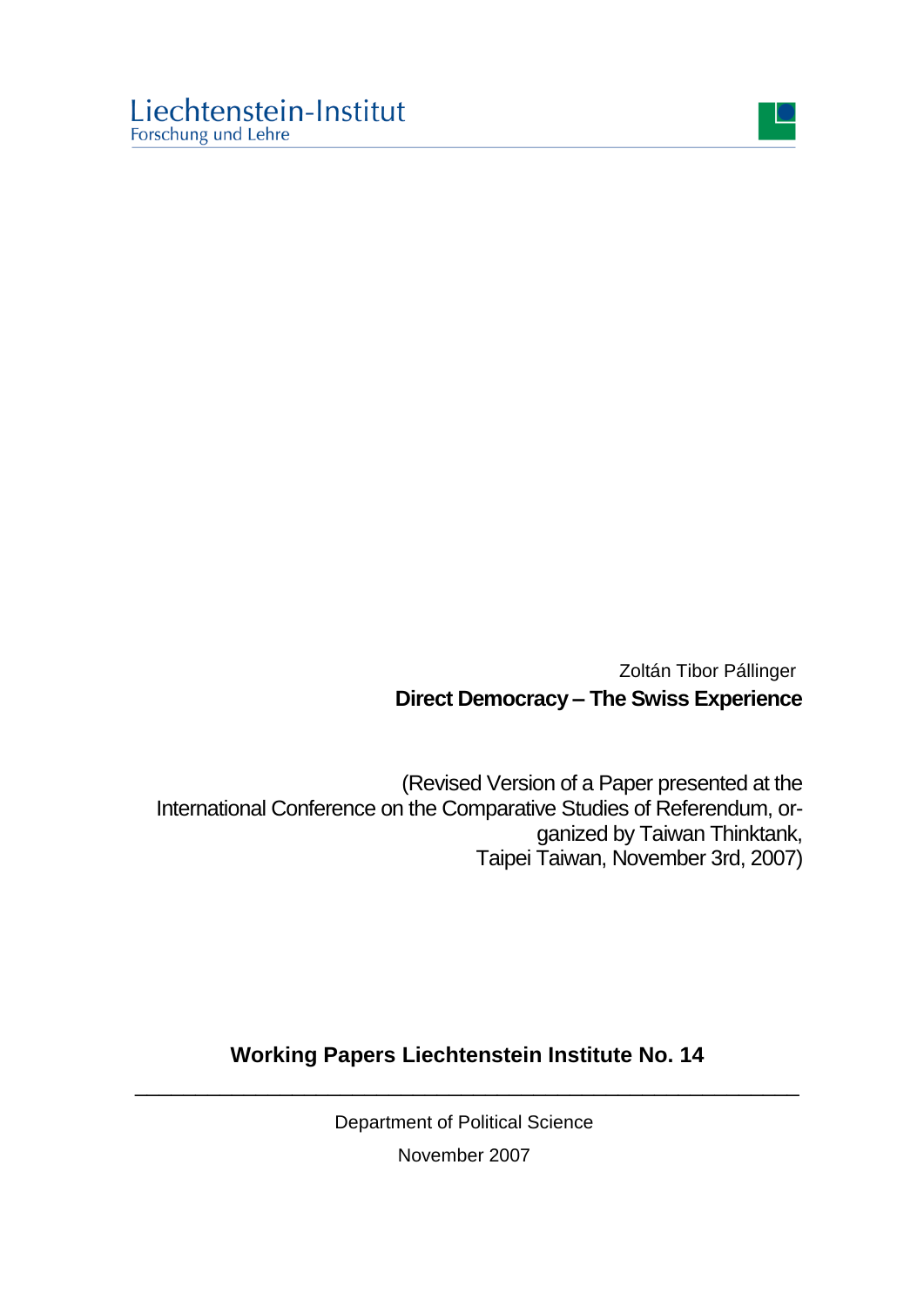## **Working Papers Liechtenstein Institute**

**\_\_\_\_\_\_\_\_\_\_\_\_\_\_\_\_\_\_\_\_\_\_\_\_\_\_\_\_\_\_\_\_\_\_\_\_\_\_\_\_\_\_\_\_\_\_\_\_\_\_\_**

Responsibility for the working papers rests with the respective authors. Contact: Dr. Zoltán Tibor Pállinger (zp@liechtenstein-institut.li)

> Zoltán Tibor Pállinger **Direct Democracy – The Swiss Experience**

(Revised Version of a Paper presented at the International Conference on the Comparative Studies of Referendum, organized by Taiwan Thinktank, Taipei Taiwan, November 3rd, 2007)

Department of Political Science

December 2007 **\_\_\_\_\_\_\_\_\_\_\_\_\_\_\_\_\_\_\_\_\_\_\_\_\_\_\_\_\_\_\_\_\_\_\_\_\_\_\_\_\_\_\_\_\_\_\_\_\_\_\_**

Liechtenstein-Institut, Auf dem Kirchhügel, St. Luziweg 2, FL-9487 Bendern Phone (00423) 373 30 22 - Fax (00423) 373 54 22 http://www.liechtenstein-institut.li - [admin@liechtenstein-institut.li](mailto:admin@liechtenstein-institut.li)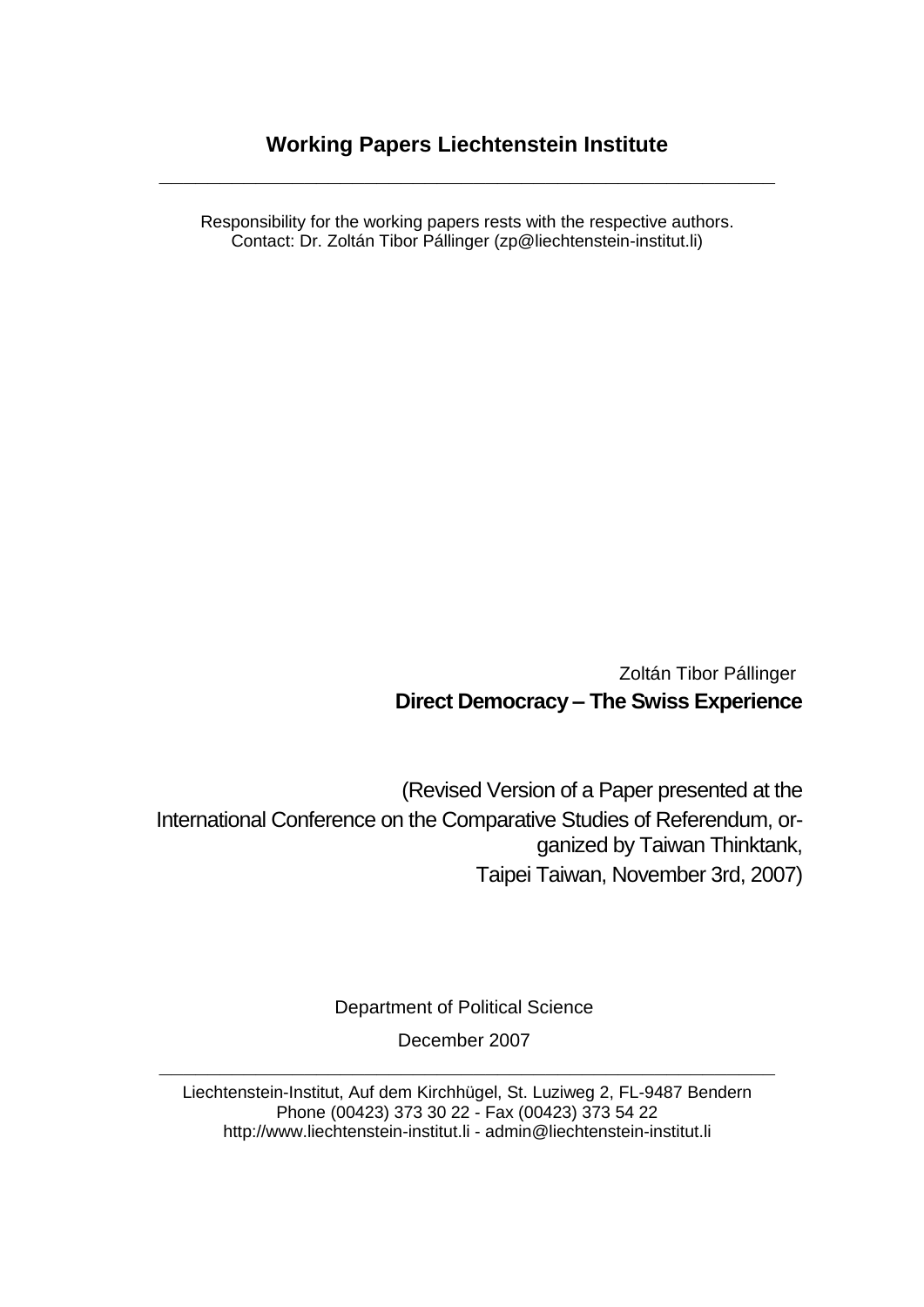# **Contents**

| $\mathcal{D}_{\alpha}$  |       |    |
|-------------------------|-------|----|
|                         | 2.1   |    |
|                         | 2.2   |    |
| 3                       |       |    |
|                         | 3.1   |    |
|                         | 3.2   |    |
|                         | 3.2.1 |    |
|                         | 3.2.2 |    |
|                         | 3.2.3 |    |
| $\overline{\mathbf{4}}$ |       |    |
| 5                       |       | 15 |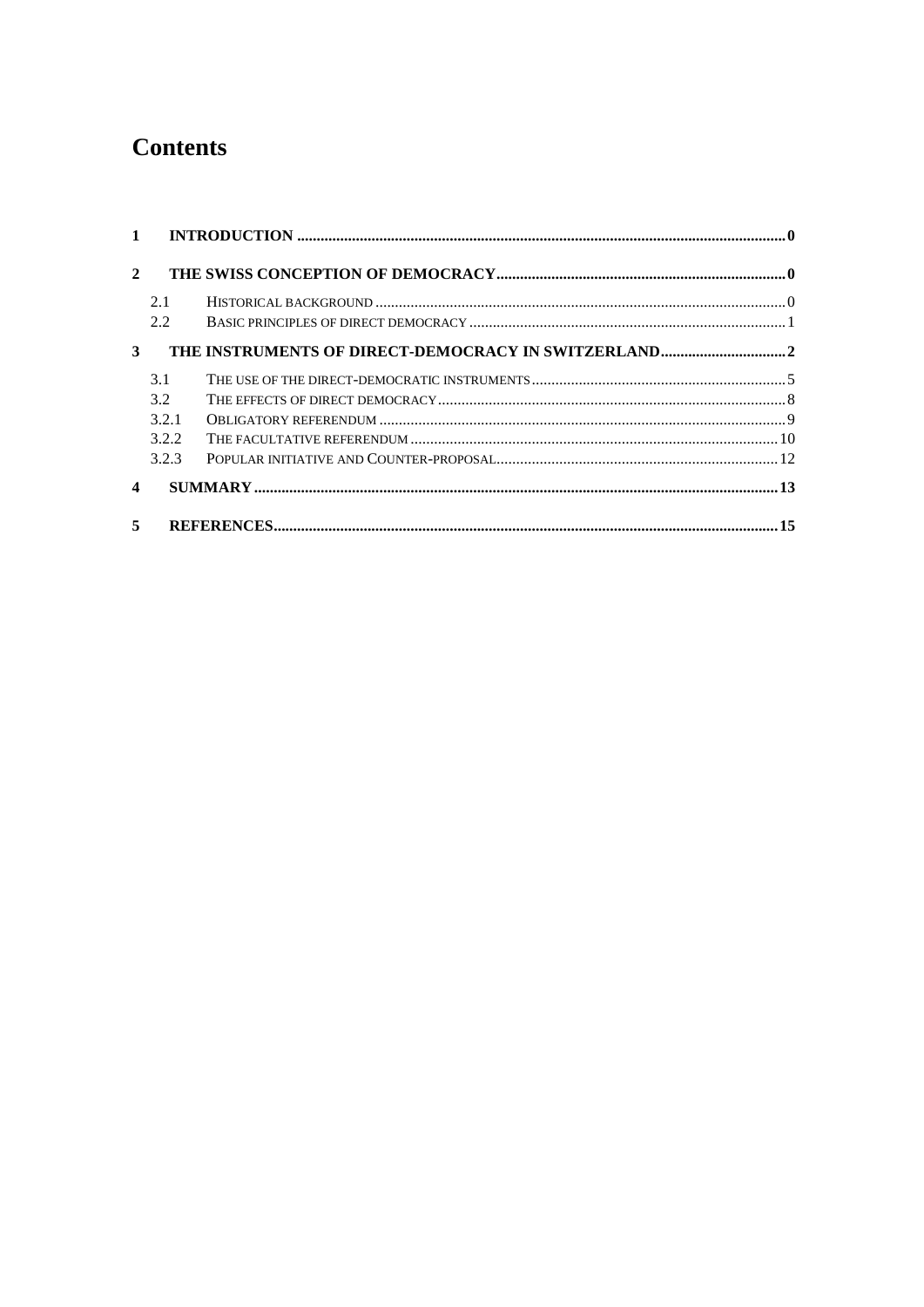## **1 Introduction**

Switzerland is widely seen as the home of direct democracy, and rightly so: of the 888 popular referendums that were held worldwide between 1971 and 2003, 60% took place in Europe and more than half of the latter were held in Switzerland.<sup>1</sup> Switzerland is the only country in the world in which popular rights are routinely used, are constitutionally prescribed, with fully developed procedural mechanisms, and form an integral component of the political system. Clearly, it is the country in which direct democracy has the profoundest effect on the political system.

But Switzerland has not always been a champion of direct democracy. Switzerland"s first constitution of 1848 followed the principle of representation. It contained only two direct-democratic rights: the mandatory constitutional referendum and the popular initiative for a complete revision of the federal constitution. The other popular rights were introduced gradually in a process, which took many years. We have to consider them as concessions, which the political elite had to make to opposition forces.

Starting with an historical overview, this paper introduces the Swiss conception of direct democracy. Subsequently, the individual instruments and their systemic effects will be presented in some detail. The paper concludes with an appraisal of the Swiss experiences with direct democracy.

# **2 The Swiss Conception of Democracy**

## **2.1 Historical background**

Swiss people like to look upon their country as the original source and treasury of direct democracy. This self-image is undermined to some extent by the fact that the first constitution of the Swiss Confederation was predominantly representative in character and that the country"s direct-democratic rights were wrung from that representative system only during the second half of the 19th century.<sup>2</sup>

The modern federal state emerged between 1798 and 1848 amidst frequent conflicts between liberal-progressive and conservative forces. After the short-lived "Helvetic Republic", which was meant to transform the loose confederation of states of the "Old

<sup>&</sup>lt;sup>1</sup> IRI (2005).

<sup>&</sup>lt;sup>2</sup> For what follows cf. Kölz (1992), Kölz (2004), Linder (2005) and Vatter (2002).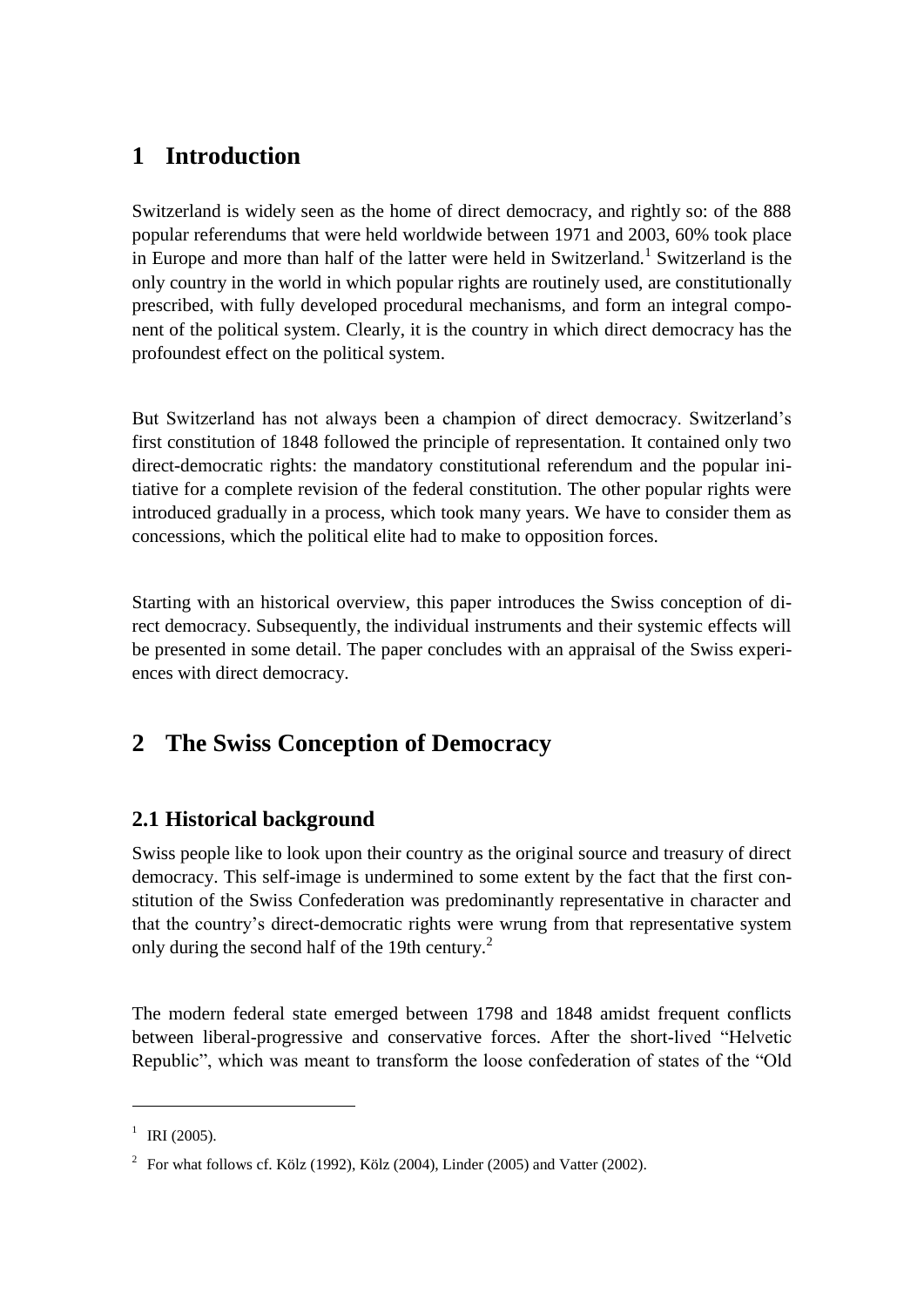Confederation" into a modern, centralised state on the French model, the old order was partially restored with the new Federal Treaty of 1815. The so called Democratic Movement grew in strength during the 1830s, resulting in the old order being replaced at the cantonal level by modern representative-democratic systems, in which the only direct-democratic right provided for was the obligatory constitutional referendum. The worsening dispute between the liberal-progressive and the Catholic-conservative forces resulted in armed conflict (the "Sonderbund War" of 1847), leading in turn to the replacement of the Federal Treaty by a modern Federal Constitution in 1848. This constitution followed the cantonal models and was likewise based on the principle of representation. However, one further direct-democratic instrument was added: the popular initiative for a complete revision of the federal constitution.

Once again it was the cantons, which played the pioneering role in the subsequent evolution of the constitution. In its clash with the established forces of Liberalism, the "Democratic Movement" succeeded, in several of the cantons, in adding directdemocratic institutions to the representative system. From about 1865 onwards, the cantonal movements were also joined at the federal level by revisionist forces seeking the same goals. The clash with the so-called "federal barons" ended successfully with the total revision of the constitution in 1874. The new constitution introduced the facultative (optional) legislative referendum. The popular initiative for the partial revision of the federal constitution was then added in 1891. During the course of the  $20<sup>th</sup>$  century the direct-democratic armoury was continually expanded, the referendum on international treaties being introduced in 1921 and the "resolutive referendum" in 1948. This expansion reached its provisional conclusion in 2003, when the 'general initiative' was approved in a national referendum.

### **2.2 Basic principles of direct democracy**

Switzerland has an extensive range of direct-democratic rights. These supplement and complement the original representative system; they do not replace the representative organs. Swiss political science thus speaks of a system of "direct democracy"<sup>3</sup> The term refers to a system of political decision-making in which quite specific decision-making rights and competences are constitutionally prescribed for the various organs of the state: the people, the parliament and the executive. $4$ 

<sup>&</sup>lt;sup>3</sup> I am grateful to Andreas Gross and Bruno Kaufmann for pointing out that in Switzerland the term "direct democracy" has now replaced the previously used term "semi-direct democracy". The expression "semi-direct democracy" was used to indicate that the direct-democratic instruments were used within a representative context. Since all countries have representative organs and since the direct-democratic instruments are not designed as an alternative to these, but rather as being complementary, the term "semi-direct democracy" is superfluous. The contemporary view is that direct and representative democracy are no longer in opposition, but exist as a complementary pair.

<sup>&</sup>lt;sup>4</sup> For what follows cf. Linder (2005), p. 242f.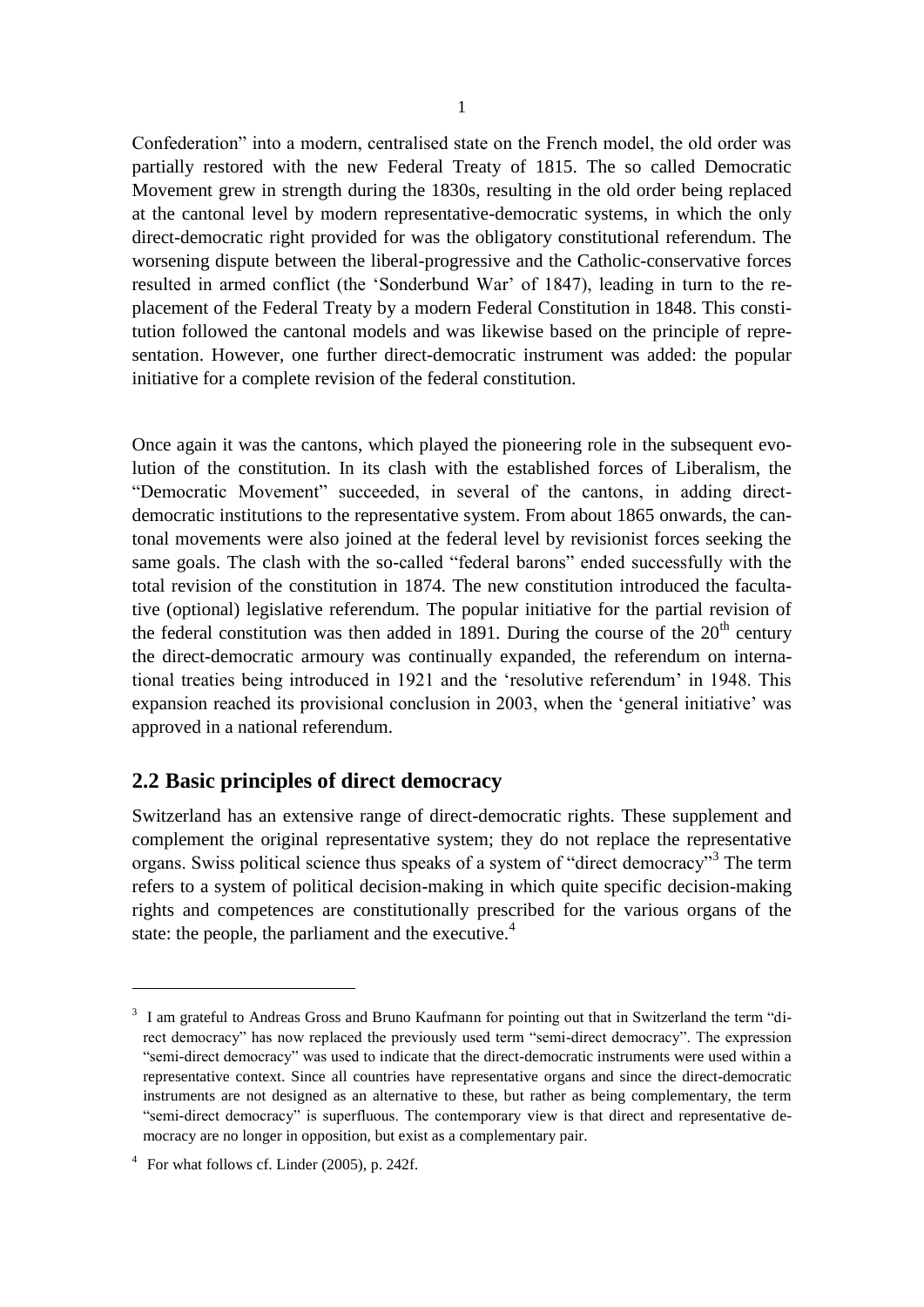The Swiss version of direct democracy is based on the principle that the level of popular involvement in decision-making is graded according to the material significance of the political decisions to be made. Consequently, that entity which has the greatest democratic legitimacy i.e. the people, must be able to participate in, and also have the last word on, the most important matters of the state, where the decisions to be taken are governed by the constitution. This requirement is fulfilled by means of the popular initiative and the obligatory referendum. The entity, which can claim the second highest level of democratic legitimacy – the Parliament, which is directly elected by the people – decides on the next most important matters through legislation. In most cases these decisions are final, but they are in principle always open to subsequent challenge by the people if it is successful in launching a facultative referendum. The government, finally, which has the least democratic legitimacy (because it is elected by the parliament, and not by the people), is responsible for issuing ordinances and for less important individual decisions; in this it acts within its own powers, independently of the people and the parliament.

Thus in the Swiss system, it is the constitution which determines which entity has the final say on specific political issues. This clear determination of the rules of play creates a stable framework for the political process and gives a high security of expectation. The demarcation of decision-making is fundamental to the orderly use of the directdemocratic instruments. The direct-democratic system strengthens the position of the people in the political process and ensures a wide-ranging implementation of the principle of popular sovereignty.

## **3 The Instruments of direct-democracy in Switzerland**

The system of democratic rights at the Swiss federal level is relatively complex.<sup>5</sup> In Swiss political practice, a basic distinction is made between *popular initiatives* and *referendums*.

The purpose of the popular initiative is to introduce something new into the system. Using this instrument, Swiss eligible voters can demand a complete revision of the constitution<sup>6</sup> (Art. 138 Federal Constitution) or the revision of part(s) of the same (Art. 139 (old) Federal Constitution). Popular initiatives can be submitted either as fully worked

 $5$  Linder (2005), p. 247.

<sup>&</sup>lt;sup>6</sup> Has not happened to date.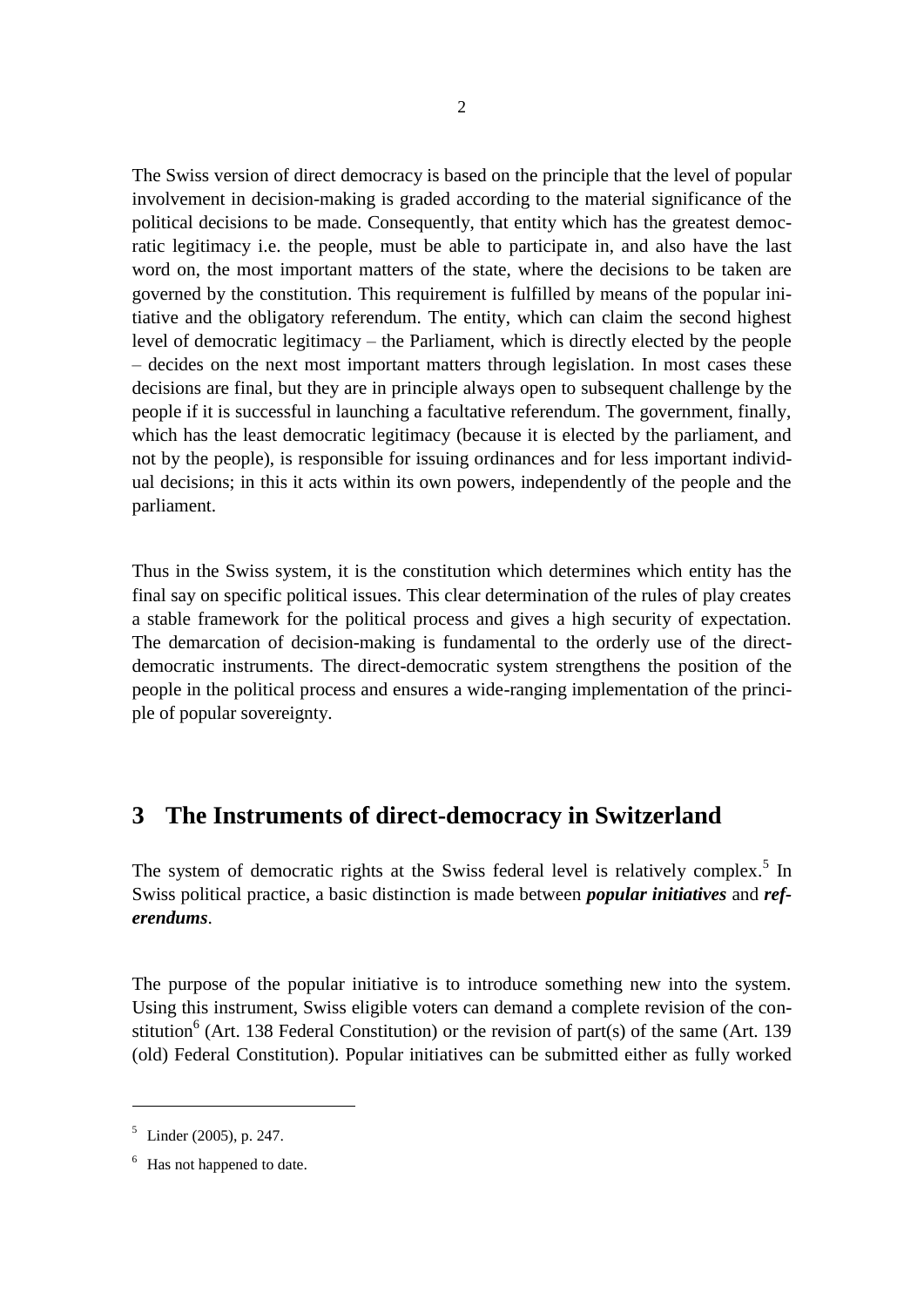out proposals, or in a more loosely formulated form. If  $100,000$  eligible voters<sup>7</sup> express their support for the initiative by giving their signatures, it is held to have been formally validated (zustandegekommen). The Federal Council (the executive) then prepares a statement setting out its understanding of the effects of the initiative and forwards this to the two houses of parliament (the National Council and the Council of States) for deliberation. They can recommend that the initiative be either accepted or rejected – or they can put forward a counter-proposal. $8$  The final decision is reached in a referendum ballot on the initiative (and on the counter-proposal, if one has been presented). <sup>9</sup> The initiative is approved if it secures a majority both of the overall votes cast (the popular vote) and of the "states" i.e. the cantons – the so-called "double majority". The course the popular initiative has to take makes it clear that even this most markedly directdemocratic instrument is not an expression of arbitrary popular power, but is at all times subject to the rule of law and matched to the representative organs. The right of both government and parliament to present their own responses to the initiative and, if desired, for the latter to put forward its own counter-proposal, ensures that "citizen lawmaking" does not undermine Swiss constitutionality and the rule of law: initiatives which do not satisfy the requirement of "unity of subject matter" or which contravene binding international law will be declared invalid by the Federal Assembly.

The referendum, on the other hand, allows parliamentary decisions which have already been taken to be struck down or modified.<sup>10</sup> Referendums can be subdivided into those which are obligatory (Art. 140 Federal Constitution) and those which are facultative *i.e.* optional (Art. 141 Federal Constitution). Obligatory referendums relate to issues, which must be submitted to a popular vote i.e. where no popular request is required. A facultative referendum only comes to a vote if a proportion of the voters  $(50,000)^{11}$  has demanded it. The referendum is a means whereby important state decisions are made subject to popular approval. In the case of obligatory referendums, the double majority rule applies – approval must be by a majority of both "the people" and the cantons – whereas a simple majority of the votes cast decides facultative referendums.

<u>.</u>

 $\frac{7}{1}$  This corresponds to approximately 2 % of the electorate.

<sup>&</sup>lt;sup>8</sup> In practice, there is also the so-called 'indirect counter-proposal'. Here the government and parliament declare that they will incorporate the initiative proposal into future legislation.

<sup>&</sup>lt;sup>9</sup> If both the original initiative and the counter-proposal are approved, there is a deciding question to determine which of the two will be adopted (Art. 139b Federal Constitution).

 $10$  Marxer (2005), p. 15

 $11$ <sup>11</sup> This corresponds to approximately 1 % of the electorate.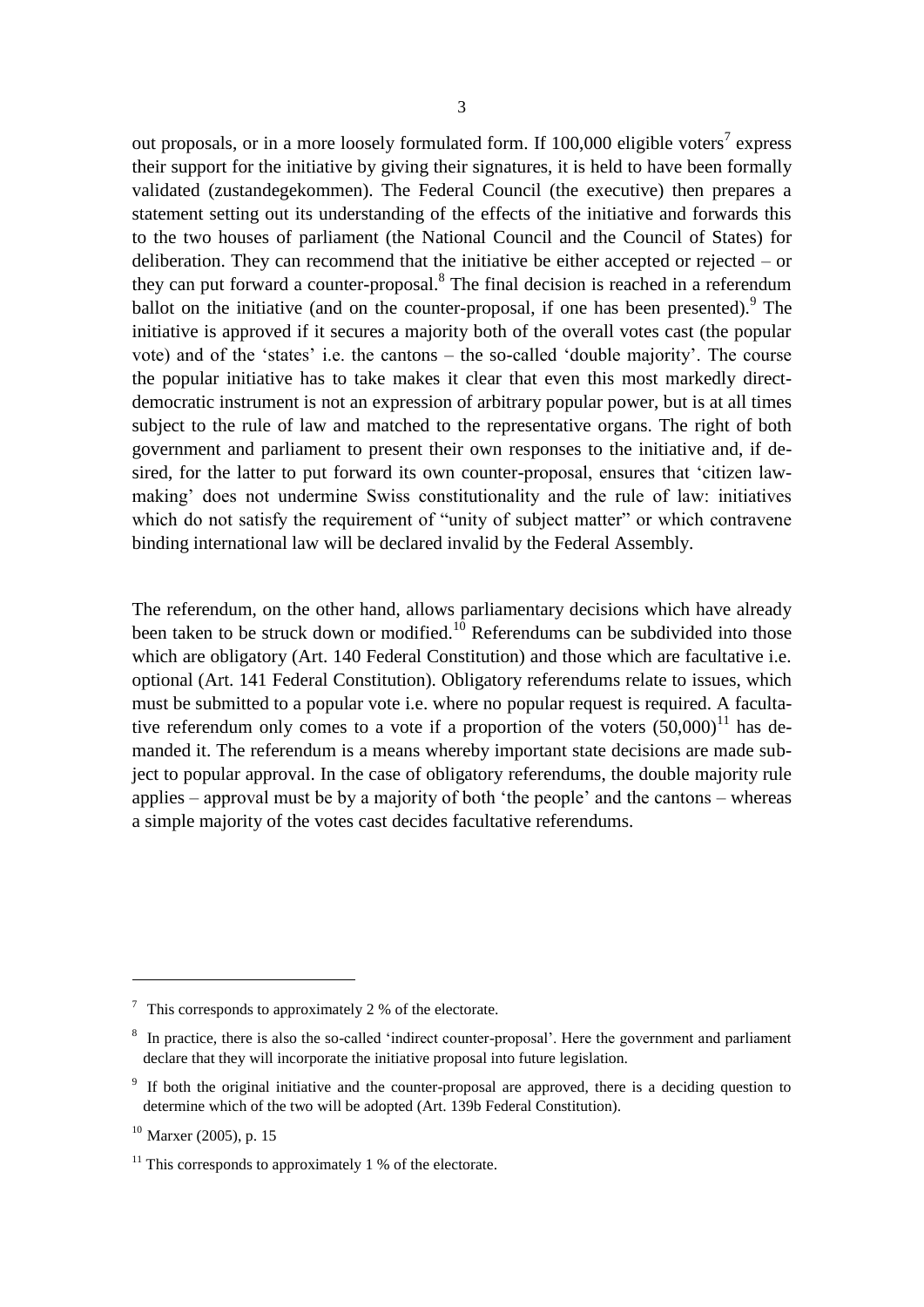| <b>Initiative</b> (and Counter-proposal)                                                                                                                                                          | <b>Compulsory Referendum</b>                                                                                                                                        |  |  |  |
|---------------------------------------------------------------------------------------------------------------------------------------------------------------------------------------------------|---------------------------------------------------------------------------------------------------------------------------------------------------------------------|--|--|--|
| Target:<br>- Drafting of an entirely new consti-<br>tution<br>- Changing parts of the constitution<br>- Changing or abolishing parts of the<br>constitution or laws (new $-$ not yet<br>in force) | Target:<br>- Complete or partial revision of the<br>constitution<br>- Joining supranational organizations<br>or organizations of collective secu-<br>rity           |  |  |  |
| Signature requirement:<br>$100,000 \sim 2$ % of the adult citizenry<br>within 18 months                                                                                                           | Signature requirement:<br>Automatic – no signatures required                                                                                                        |  |  |  |
| Approval:<br>Majority of popular vote and majority of<br>cantons                                                                                                                                  | Approval:<br>Majority of popular vote and majority of<br>cantons                                                                                                    |  |  |  |
|                                                                                                                                                                                                   | <b>Facultative Referendum</b>                                                                                                                                       |  |  |  |
|                                                                                                                                                                                                   | Target:<br>- Federal laws<br>- Urgent federal laws, lasting more<br>than 1 year, without constitutional<br>basis<br>- Others, including international trea-<br>ties |  |  |  |
|                                                                                                                                                                                                   | Signature requirement:                                                                                                                                              |  |  |  |
|                                                                                                                                                                                                   | $50,000 \sim 1$ % of the adult citizenry within<br>$100 \text{ days}$                                                                                               |  |  |  |
|                                                                                                                                                                                                   | Approval:                                                                                                                                                           |  |  |  |
|                                                                                                                                                                                                   | Majority of the popular vote                                                                                                                                        |  |  |  |
| Impact:                                                                                                                                                                                           | Impact:                                                                                                                                                             |  |  |  |
| Innovation (accelerator)                                                                                                                                                                          | <b>Brake</b>                                                                                                                                                        |  |  |  |

*Table 1: Direct-democratic instruments in Switzerland - Overview*

It finally remains to mention that all the direct-democratic instruments in Switzerland are binding and relate solely to substantive issues. This is why there are no consultative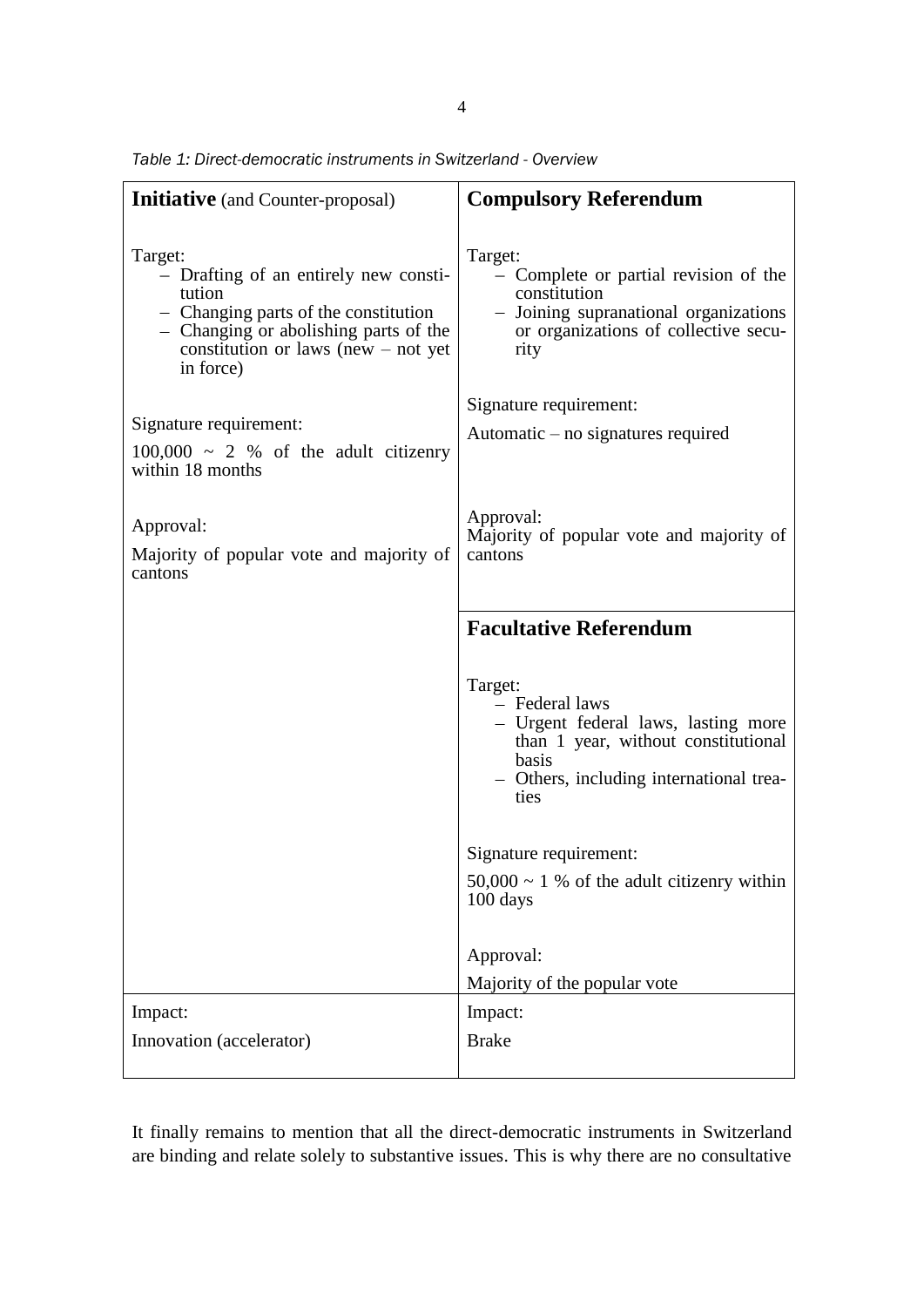opinion polls or decisions on "personal matters" (i.e. the selection of public officials) in the Swiss direct-democratic repertoire.<sup>12</sup> In respect of the popular initiative for complete revision of the federal constitution, the popular initiative in the form of a general proposal, and the general initiative i.e. in those cases in which the end result of the "citizen lawmaking process' is not known in advance, the right of final decision rests with the people alone, or with the people and the cantons.

### **3.1 The use of the direct-democratic instruments**

The citizens of Switzerland were called to cast their ballot on 235 subjects since 1980 on the federal level. On the average they have to decide on 9 subjects per year. However, on has to keep in mind that only about 7 % of the Federal Laws and Federal Decrees, which are theoretically open to a facultative referendum, will in reality be subjected to a popular ballot.<sup>13</sup> These numbers show us that the direct democraticinstrument are solidly embedded in representative setting.

During the last quarter of a century the frequency of popular votes varies considerably. All in all a modest rise of the use of the direct-democratic instruments can be observed (cf. Table 3). With 39 % of all subjects put on popular ballot the popular initiative is the most commonly used instrument. Then follow the facultative (28 %) and the mandatory referendum (27 %), whereas the counter-proposal only occurs relatively seldom (6 %).

 $12$  The idea of a non-binding public opinion poll runs counter to the Swiss conception of popular sovereignty.

<sup>&</sup>lt;sup>13</sup> Bundesamt für Statistik 2004; Linder 2005, S. 249ff.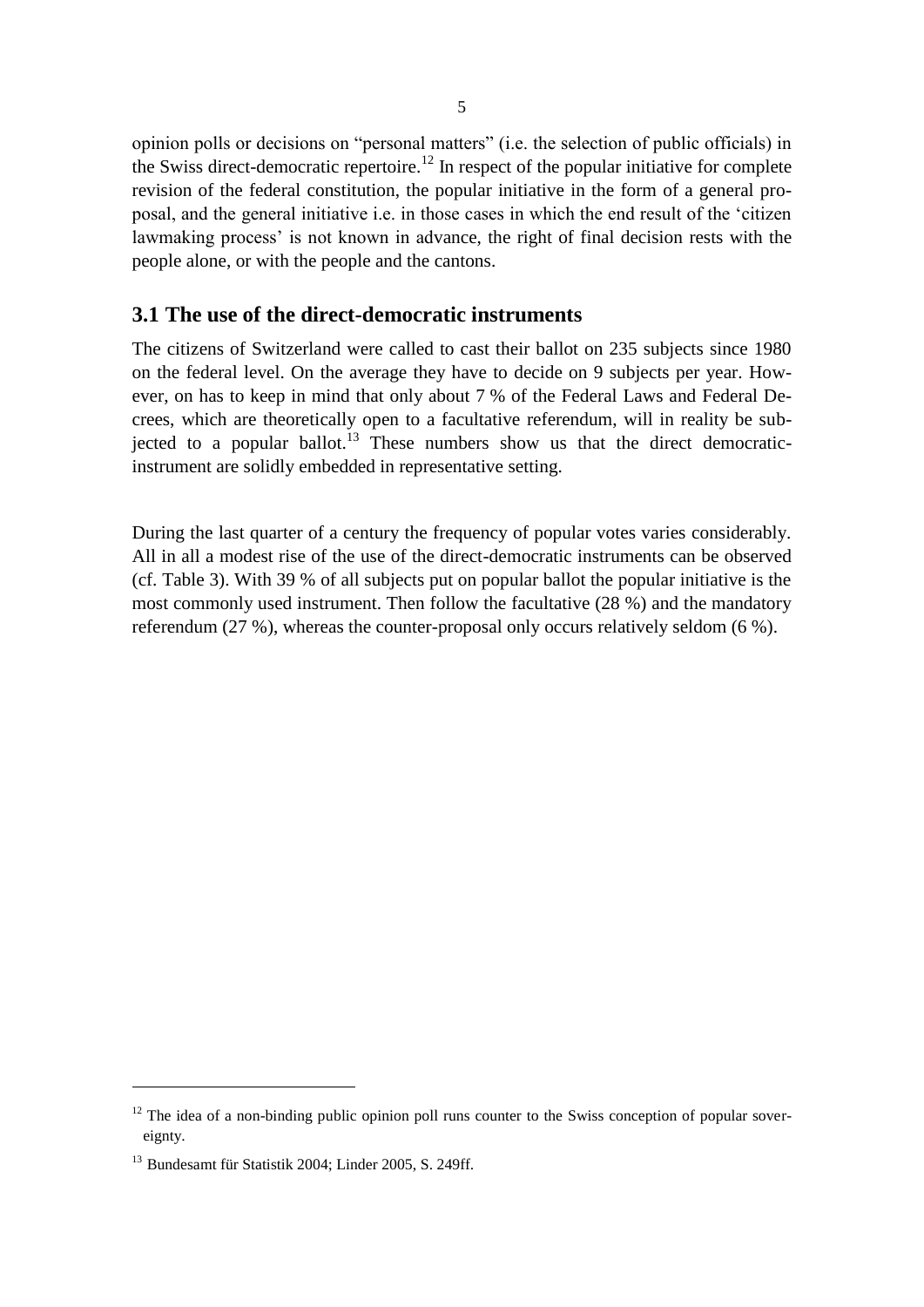



*Source: IRI (2005).*

The numbers alone won't tell us much about the quality of direct-democracy. The popular rights open up possibilities for the citizens to participate in the political decisionmaking processes. In this context one has to take into account in which way and to what extent these possibilities are used.<sup>14</sup> Observers of Swiss politics often complain about the low turnout of the ballots. They fear that the absence of a big part of the citizenry from the ballot-box could undermine the legitimacy of democracy itself. Actually, in the last 25 years the average of participation in the national ballots was only about 37 %, which is quite low by international standards. However, on has to consider in this context that there is no other state, which calls its citizens to the ballot-box as often as Switzerland. Furthermore, it can be observed that the turnout varies considerably depending on the topic put to vote (cf. Table 3).

<sup>&</sup>lt;sup>14</sup> Schmidt 1998, S. 182.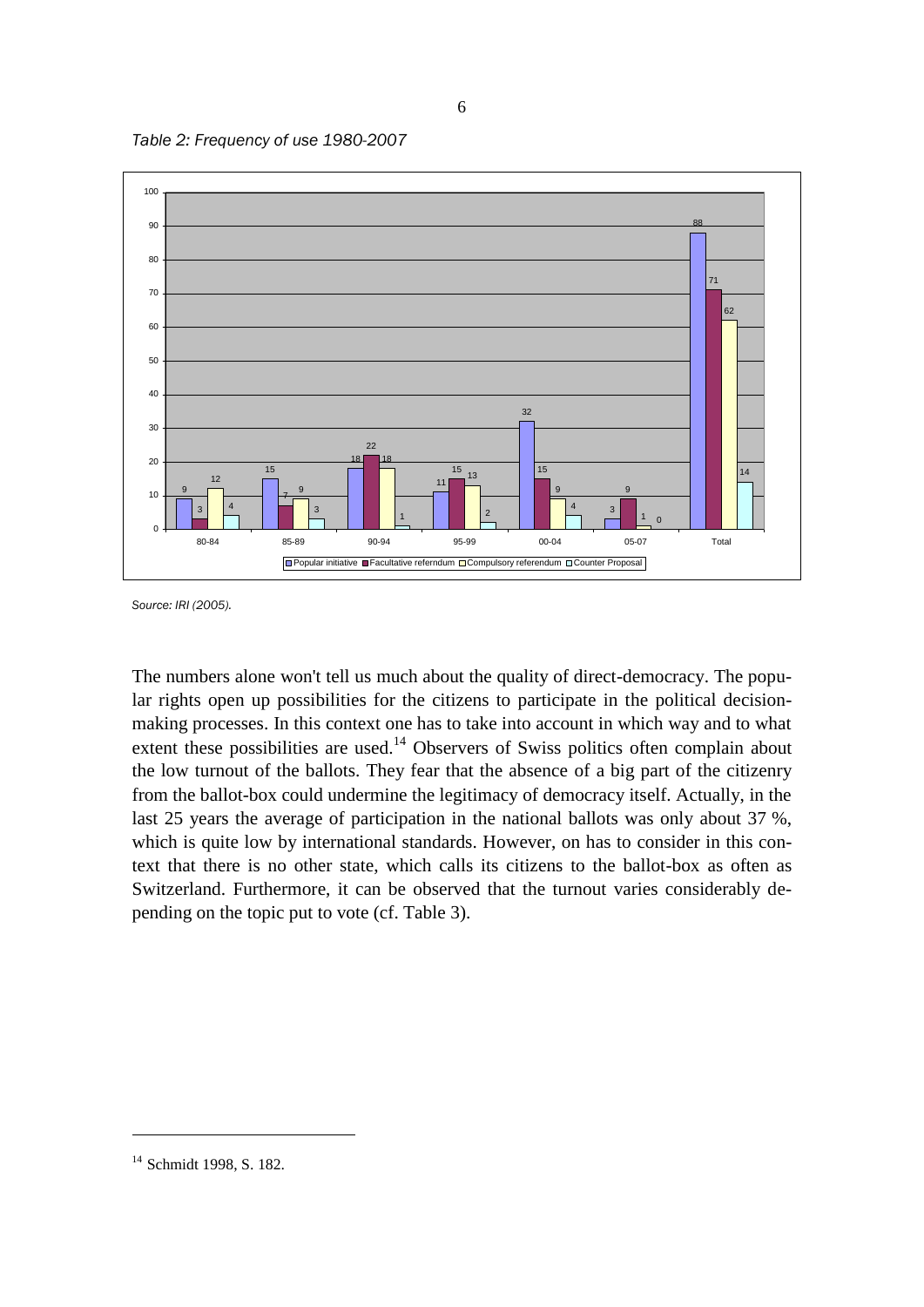



*Source: BFS (2004.*

The frequent ballots are quite demanding for the voters. Therefore, their participation in national ballots is very selective and contingent on the importance of the topics.<sup>15</sup> Swiss research on direct-democracy has revealed that only 26 % of all voters participate regularly in the ballots, 56 % casually, and 18 % abstain completely. It's striking that the strata with the lowest level of education, the lowest occupational categories, the youngest age-group, single and divorced persons participate below average. This is also true for people, who are not very well integrated, people, who are not attached to political parties, and people, who distrust the political system and the institutions in general.<sup>16</sup> On the one hand the data show us, that people don't turn away from politics on a big scale. On the contrary, they are willing to participate on a selective base. On the other hand, these findings highlight the dilemma that the introduction of popular rights enhances the equality of the citizens.<sup>17</sup> However, the different use of the right to partici-

<u>.</u>

<sup>&</sup>lt;sup>15</sup> For example: In 1989 the citizens could vote on an initiative, which wanted to protect peasants and an initiative, which called for the abolition of the Swiss army. The first on attracted only 36 % of the voters, the latter however 69 %. There was a similar situation in 1992. On May 17 there was a ballot on 7 topics and the turnout was 39 %. At the poll of December 6 on the accession to the European Economic Space 79 % of all voters participated (BFS 2004).

<sup>&</sup>lt;sup>16</sup> Linder 2005, S. 286f.

<sup>&</sup>lt;sup>17</sup> Schiller 2002, S. 46f.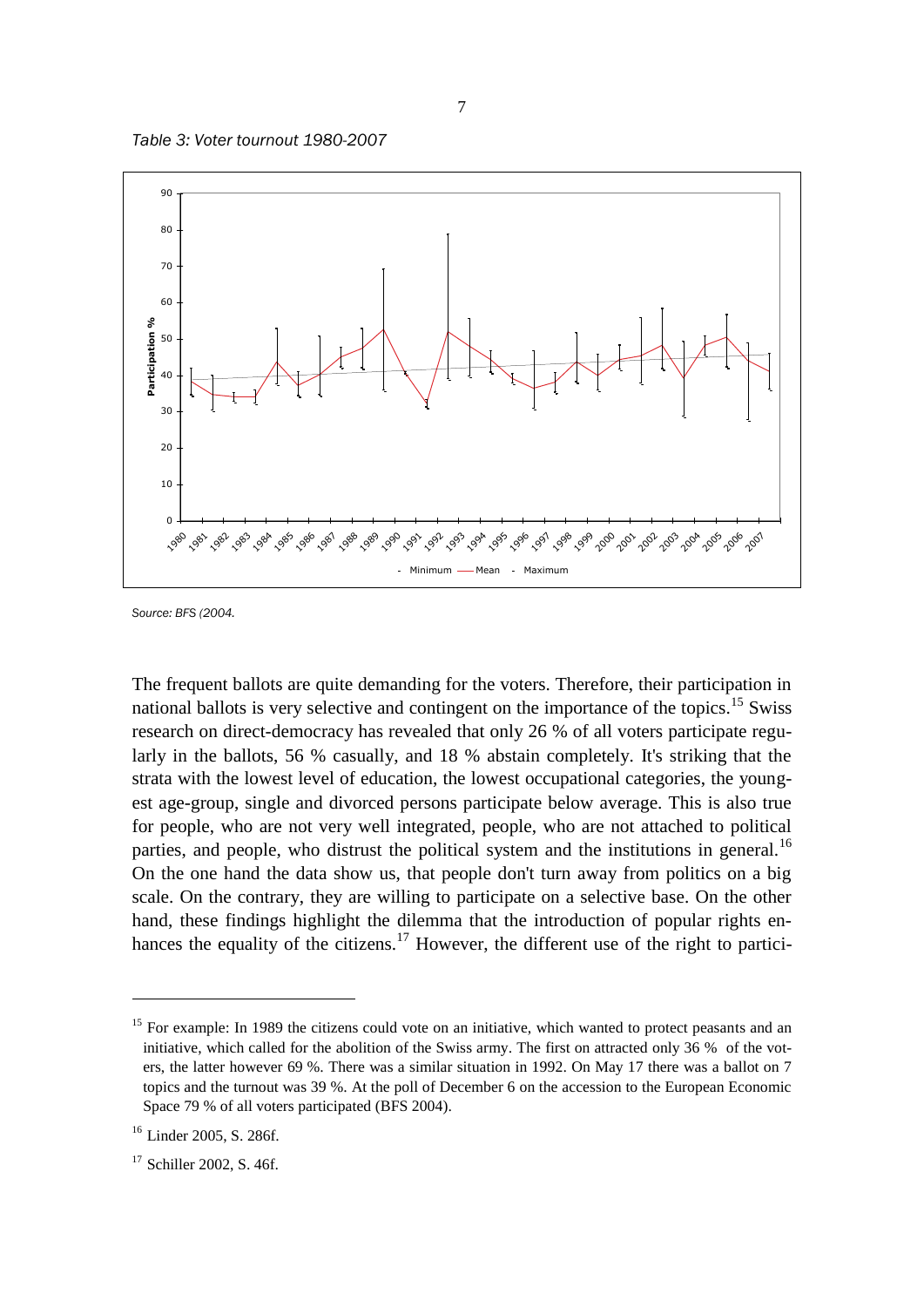pate tends to discriminate some strata of the population systematically, what in turn works against the principle of equality.

#### **3.2 The effects of direct democracy**

The introduction of direct-democratic instruments has repercussions on all aspects of the political system. Popular rights influence the institutional level (polity), the mode of conflict-resolution and decision-making (politics) as well as the policy-making level. In the following we will have a closer look at the effects of the direct-democratic instruments on the institutions and the decision-making process. However, we'll abstain from examining the influence of direct-democracy on the economical performance.<sup>18</sup>

Direct-democracy opens up potentials for participation with a very low threshold. In Switzerland for example, it takes only 1 % of the voters to start a facultative referendum and 2 % can launch a popular initiative. Because of the open structure of participation the political process becomes more diffuse.<sup>19</sup> Direct-democracy subjects the government to a permanent control by the citizenry, therefore the relevance of the representative institutions and of the elections is lowered. Popular rights help to ensure that the politicians keep in mind the interests of the common people (or to be precise: of the interest groups which are able to organise themselves efficiently), thereby they rise the overall level of responsiveness of the political system. Before examining the directdemocratic instruments individually,<sup>20</sup> it is important to have look at the levels of success of the different instruments (cf. table 4).

<sup>&</sup>lt;sup>18</sup> There are lots of studies, which contend that direct-democracy has positive effects on the economic performance. Cf.: Feld/Savioz 1997; Freitag/Vatter 2000; Frey 1994; Kirchgässner/Feld/Savioz 1999; Vatter 2002. Opposing these findings: Wittmann 2001; Borner/Rentsch 1997; Brunetti/Straubhaar 1996.

<sup>&</sup>lt;sup>19</sup> Neidhart 2002, S. 360.

<sup>20</sup> Cf. Linder 2005; Kriesi 2005; Church 2004; Fossedal 2002.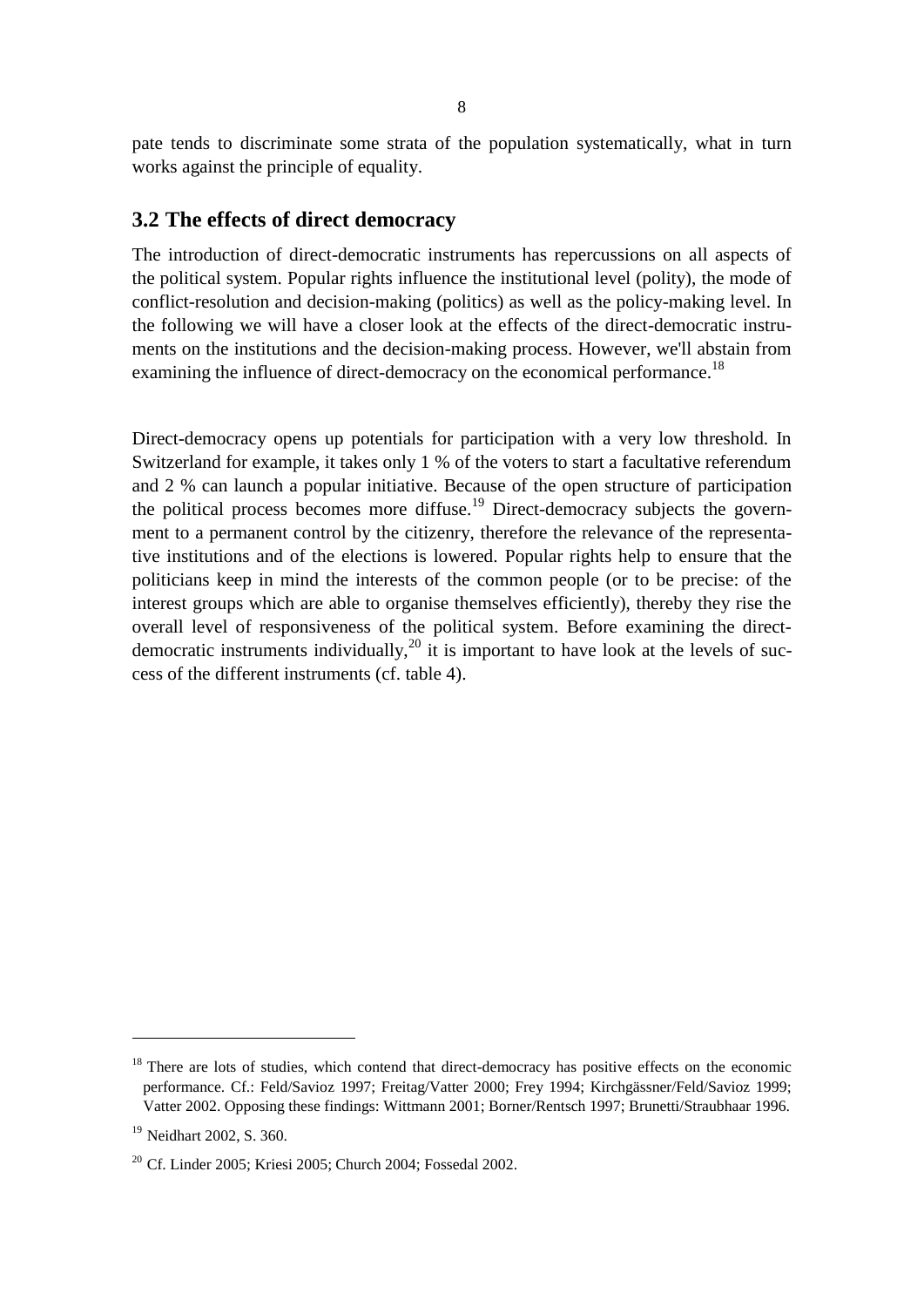

*Table 4: Success rate of the direct-democratic instruments in Switzerland (1980-2007)*

*Source: Schweizerische Bundeskanzlei (2005)/Author's calculations.*

The levels of success of the individual instruments vary considerably. In the next sections we will explain these differences and the way of the functioning of the direct democratic instruments in Switzerland.

## **3.2.1 Obligatory referendum**

The scope of the obligatory referendum includes (a) amendments to the constitution; (b) federal laws declared to be urgent, but without a constitutional basis and whose period of validity exceeds one year; (c) accession to organisations of collective security or to supranational communities. Important proposals of this nature are subject to a qualified majority requirement (majorities of both the people and the cantons). This gives minorities and interest groups some veto possibilities. As the *status quo* actually reflects the prevailing balance of power between conflicting social groups, the chances of success of particular proposals are reduced, the more they depart from the current balance of power; they could potentially increase the benefits for a narrowly circumscribed group, but in doing so would affect the interests of more numerous minorities.

The fact that – despite the high hurdles – four-fifths of obligatory referendums are approved i.e. are decided in favour of the government/parliament line, means that the proposals enjoy broad support. In order for this to happen, all the socially relevant groups must be brought into the drafting of the proposals and sufficient account must be taken of their various interests. Since the lines of conflict in Swiss society criss-cross and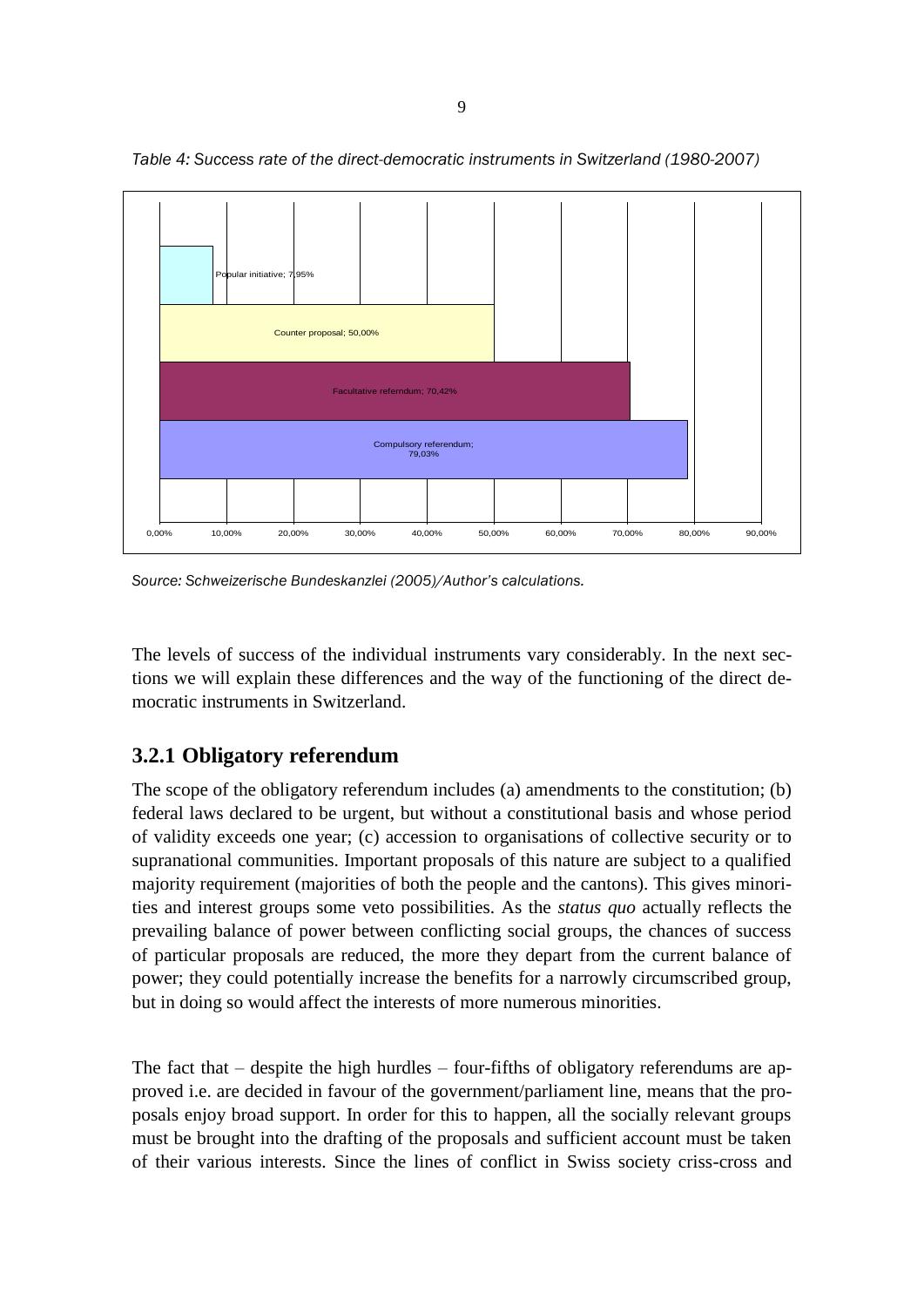overlap, changing majority and minority constellations emerge. In these circumstances the obligatory referendum has an integrative effect, since it ensures that in the long term no larger social group is excluded from influencing decisions and that even the most powerful interest groups cannot always get their own way at the cost of others. By favouring policy options which are closer to the status quo, the obligatory referendum tends to block far-reaching reforms and changes. In Switzerland, this damping effect on innovation is revealed in particular through (a) the historically late and modest appearance of major federal involvement in the fields of economic and social policy; (b) the low proportion of public expenditure in relation to overall GDP by international comparisons; (c) the low level of centralisation; (d) the modest size of the federal administration by international standards; and (e) the relative reticence in terms of international political collaboration.<sup>21</sup>

### **3.2.2 The facultative referendum**

Subject to the facultative referendum are (a) federal laws; (b) federal laws declared to be urgent, whose period of applicability exceeds one year; (c) the majority of federal decrees; and (d) international treaties which are of no fixed duration and which cannot be revoked, or which provide for accession to an international organisation, or contain important legislative provisions, or whose implementation would require the passing of a federal law. A referendum on these matters is launched if requested by 50,000 eligible voters (by giving their signatures), or eight cantons<sup>22</sup>, within 90 days of the official publication of the law or provision. If the formal requirements are met, the issue must be put to the people in a national ballot. The law, decree or provision can only enter into force (or remain in force) if a simple majority of those who voted approves it (simple majority rule).

The aim of a facultative referendum is to prevent the implementation of a parliamentary decree which is viewed as detrimental by some group. As with the obligatory referendum, the tendency of this instrument is also to favour the status quo. Proposals which diverge significantly from it carry a higher risk of being subjected to a referendum. Facultative referendums occur when the majority coalition in parliament underestimates the threat of a referendum – or the strength of the opposition – or when the (parliamentary) minority overestimates its own strength, is forced for reasons of principle to use the threat of a referendum (which it is unlikely to win) so as not to lose credibility, or wishes to send out signals for the future handling of certain issues. But the facultative referendum can also be used by "outsiders" who were not involved in the negotiation process, or who did not use the threat of a referendum during that process.

 $21$  Gabriel/Rybach 2002, p. 38.

 $22$  The so-called cantonal referendum has been used only once in its 130-year existence (in 2003; BBL 2003 7269) and can thus be ignored for the purposes of this essay.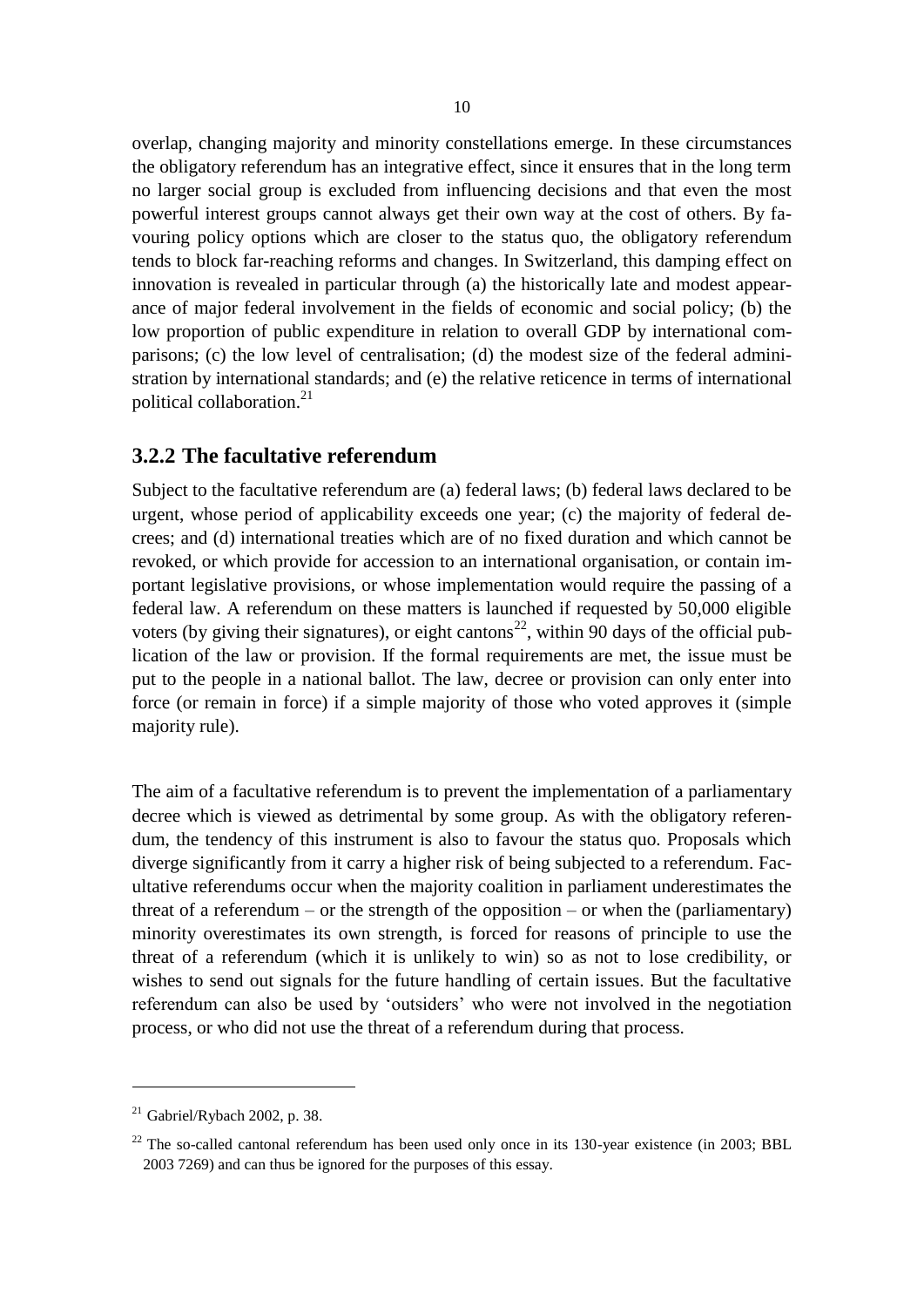|           | 1874-2007            |          |               | 1980-2007            |          |               |
|-----------|----------------------|----------|---------------|----------------------|----------|---------------|
|           | Number of<br>ballots | Approved | Approval rate | Number of<br>ballots | Approved | Approval rate |
| Proposals | 161                  | 88       | 55 %          |                      | 50       | 70 %          |

#### *Table 5: Approval rate for facultative referendums in Switzerland (1874-2007)*

*Source: Swiss Federal Chancellery (2005)/Author's calculations.*

The facultative referendum is an instrument, which is relatively easy to use. The progressive forces originally saw it as performing a plebiscitary function, uniting the people and the authorities and thus giving greater legitimacy to majoritarian politics. In fact, it has developed entirely contrary effects: after its introduction in 1874 it was used first by Catholic-Conservative circles to break up the Liberal power cartel. To date, the systematic use of the facultative referendum has not always been able to block the legislative proposals of the majority parliamentary coalition, but it has succeeded in imposing considerable delays on them.

The facultative referendum is an efficient instrument of the opposition. Between 1874 and 2007, just under half of the legislative proposals which went to referendum were rejected by the people i.e. the decision went against the majority parliamentary coalition. However, if one looks at the last 25 years, it is interesting to note that the proportion of approved proposals actually rose, to 70 %his appears to have been the result of learning processes on the part of the political elite.<sup>23</sup> The facultative referendum has made a major contribution to the emergence of the Swiss consensus model of politics. In order to prevent the systematic obstruction of political decision-making by groups capable of launching a facultative referendum, the latter were brought into the process, where necessary co-opted into government or at least taken into account in the parliamentary process. This is clear from the fact that 93% of parliamentary rulings are implemented without being challenged by a facultative referendum. As the facultative referendum is often used by political outsiders, the pre-parliamentary process was also expanded. When important measures are being worked on, the cantons, the political parties and all interested circles are brought into the discussions at an early stage. This consultative procedure (known as the "Vernehmlassungsverfahren"), which initially came into being informally, is now enshrined in the Swiss federal constitution (Art. 147 Federal Constitution). Its effect is reinforced by the fact that much of Swiss politics still operates on what is called the "Miliz" system (a system in which most public positions – in military service, government, etc. – are part-time and held in addition to a private job): the committees of experts which are responsible for drafting legislation routinely

<sup>23</sup> Cf. Trechsel 1999, p. 77.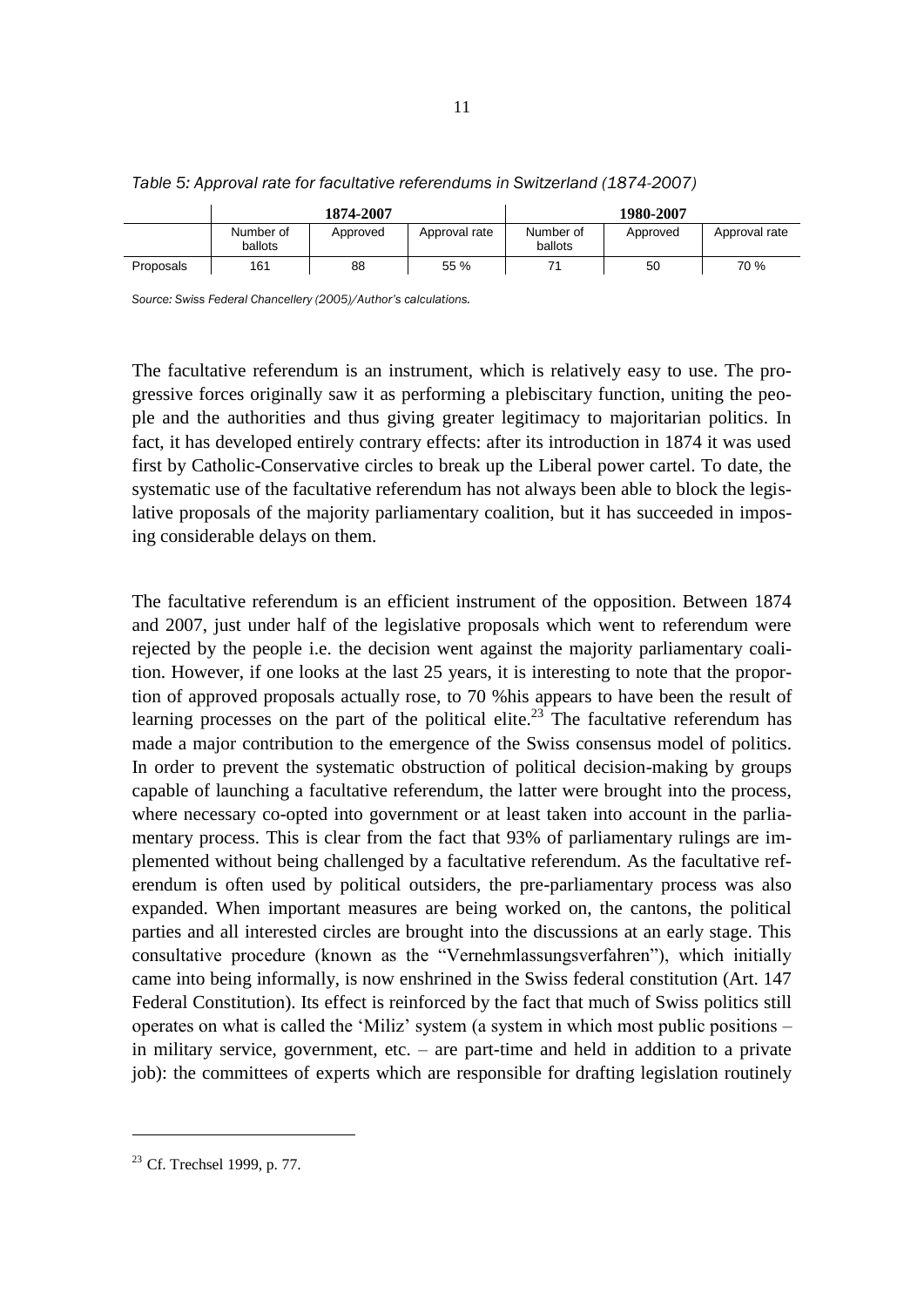include numerous representatives of various organizations who function as external experts.

The facultative referendum, like its obligatory counterpart, has effects which strongly promote integration and also put a brake on innovation. At the same time, it also contributes to a reduction in transparency and to a certain "informalisation" of politics, as the handling of social conflict and clashes of interest is removed from the public arena of parliament and relocated in the semi-public arena of a pre-parliamentary process. This favours the creation of cartels of elites who can potentially steer politics in certain directions – a process over which the public has virtually no control. The facultative referendum can thus be used to protect special interests, favouring a case-by-case, "floating" opposition in contrast to the systematic opposition of the minority parties in parliament.

### **3.2.3 Popular initiative and Counter-proposal**

A popular initiative acquires preliminary formal recognition (validation) if 100,000 eligible voters have given their signatures in support of it within 18 months of its launch. Parliament then rules on its conformity with certain prescribed requirements and produces its own recommendation in response. It may also put forward a counter-proposal. Finally there is a popular ballot. A double majority (people and cantons) is required for adoption of the proposal.

Although the signature threshold for launching a popular initiative is twice as high as that for the facultative referendum, it is the former instrument which more often succeeds in reaching its qualifying hurdle. However, of all the direct-democratic instruments, it is the one with the lowest chances of success. The outcome of the ballot favours the initiators in only around 8% of cases. The hope of the progressive democrats that a significant proportion of all legislation would be "lawmaking by the people" has thus not come to pass.

The aim of the popular initiative is to bring about change; it serves in the first place as a means of directly forcing through a demand made to the government and parliament. There are almost no restrictions on subject matter. It thus functions somewhat as a safety valve within the strongly consensus-oriented decision-making system. But the same law applies here too: the more the subject of a popular initiative diverges from the status quo, the lower are its chances of success. The electorate tends to vote conservatively, in line with the views of the bourgeois elites. In general, the popular initiative is an instrument of the opposition. It thus tends to be used mainly by 'the Left' in an attempt to offset its weaker political position by resorting to a popular vote.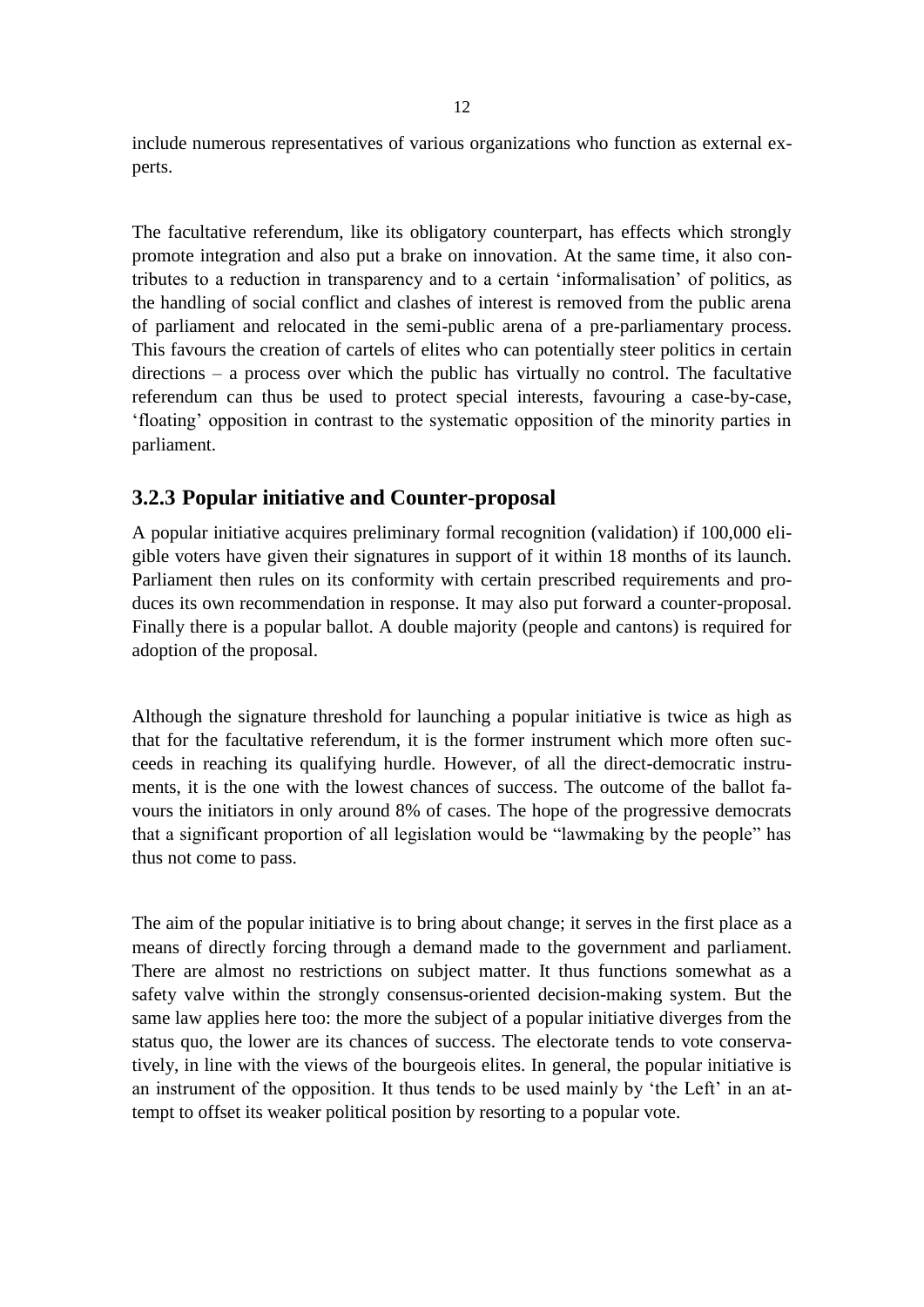The indirect effect of the popular initiative must not be forgotten. It is sometimes used as a kind of bargaining tool in negotiations with the government and parliament, in order to force them to submit a counter-proposal by means of which at least some of the demands of the initiative committee can be realised. It is frequently the case that the debate and activation of public opinion around the initiative issue can result in some of its elements being converted into legislation even when the initiative proposal has been rejected in the public vote. Research estimates are that around one-third of all popular initiatives leave either a direct or indirect mark on legislation.<sup>24</sup>

It is also possible that the initiators actually have other aims in mind than a direct success at the ballot box. The expenditure of time, energy and money involved in launching an initiative can help to increase the mobilisation and motivation of ones own supporters. Taking up popular issues can potentially win a political party new members or supporters for its agenda. A popular initiative may thus be used to improve a party"s electoral chances, enhance its public profile or bring about an increase in its social or political influence.

In the long view, the popular initiative has two main effects: it compensates for the innovatory weakness of an over-restrained consensus system<sup>25</sup> and by acting as a safety valve it helps to integrate those who are dissatisfied with the political status quo.<sup>26</sup>

## **4 Summary**

The Swiss Federation was able to profit and to learn from the cantonal experiences. All of the direct-democratic instruments were invented nd tested on the cantonal level, before they were introduced on the federal level. In the Swiss context, the instruments of direct democracy produce consensus-oriented effects and thus contribute to the integration of the major groupings in society. Both the obligatory referendum and the popular initiative incorporate strong elements of minority protection through the double majority requirement. Although – or perhaps even because – the facultative referendum is easy to use as a blocking tool, it has also come to generate a marked pressure for consensus. In order to prevent the actions of the state from being blocked, important opposition groups are brought into the legislative process at an early stage. These effects are reinforced by the underlying conflict structure: the crossing and overlapping of lines of

 $24$  Joye/Papadopoulos 1994, p. 260.

<sup>&</sup>lt;sup>25</sup> Hertig 1984, p. 254.

<sup>&</sup>lt;sup>26</sup> Linder 2005, p. 269.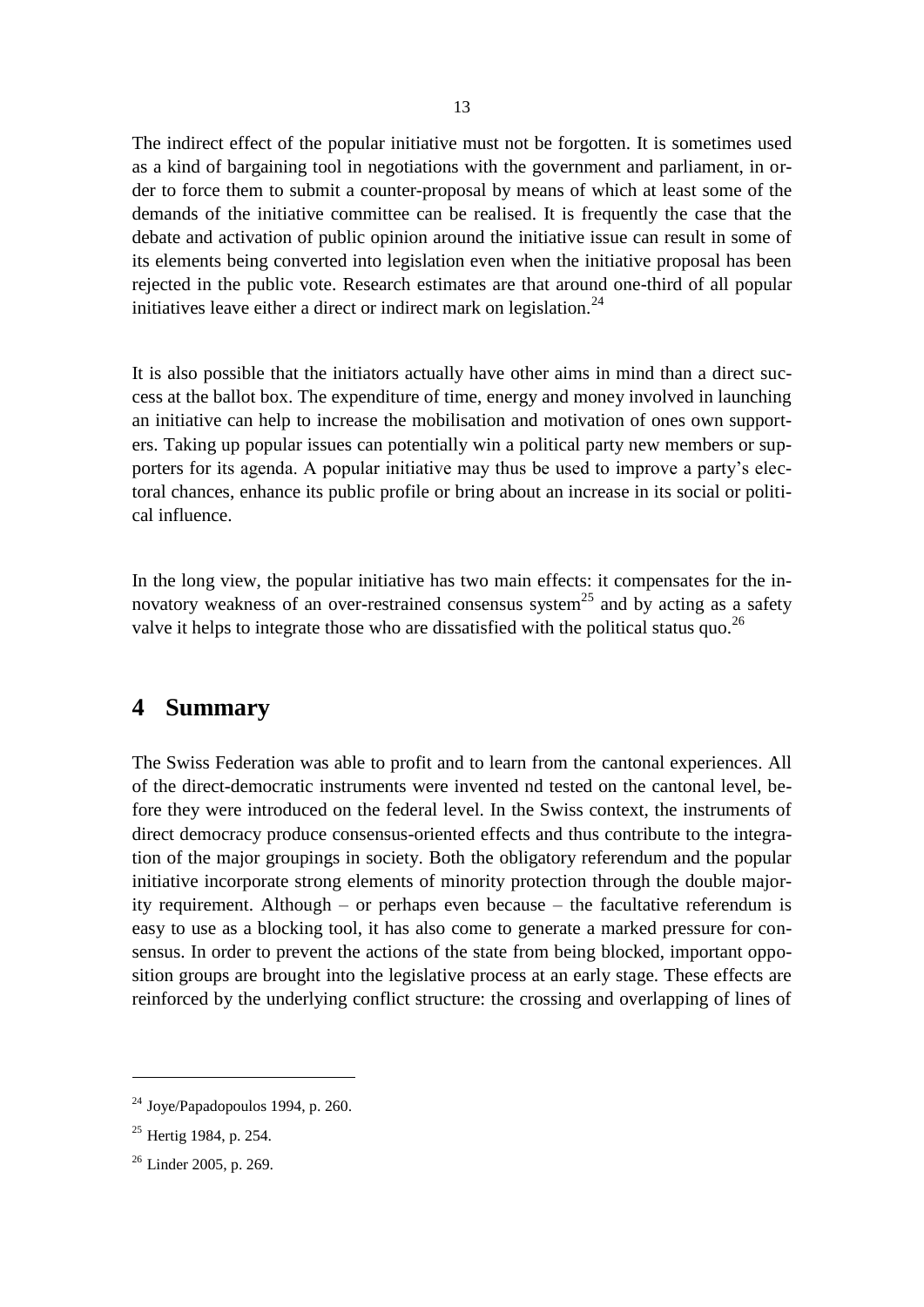conflict works against the permanent subjection of certain social groups to the "tyranny of the majority'.

Direct democracy gives people wide-ranging possibilities of participation. The popular political rights represent real tools by means of which opposition forces can exercise some control over the decision-making elites and secure a public voice for their concerns and differing points of view. Since the pressure for consensus leads to oversized coalitions with a correspondingly weak political opposition, the people take on the role of the (extra-parliamentary) institutional opposition.<sup>27</sup> The increased control of the elites and the extended possibilities for having an influence on decision-making result in the political system becoming more responsive overall. In addition, the use of directdemocratic instruments favours the decentralisation of the structure of public spending. This ensures that public sector activity is linked far more closely to citizens" wishes and genuine local needs.<sup>28</sup>

The consensus-oriented design of direct democracy, added to the rather bourgeoisconservative views of the majority of the population, result in politics being strongly oriented towards preservation of the status quo. In general, few decisions are really innovative and progressive. In crisis situations, or when new kinds of challenge emerge, the decision-making system can rapidly hit the buffers. An eloquent example of this danger is the far-reaching withdrawal of direct-democratic procedures during both World Wars. To a large extent, the government and parliament were forced to resort to emergency law in order to retain their capacity to act. Retaining the direct-democratic procedures would have prevented them taking rapid or timely action.

As the major decisions must in any case be put to the people, neither elections, nor parliament and government are as important as in purely representative systems. The result is a certain undermining of political responsibility. Members of government loosing important initiative or referendum ballots are not required to resign. The political parties are also relatively weak, since organisations and other groups are not reliant on them as intermediaries to defend and promote their interests, since they can intervene directly themselves thanks to the popular rights. The fact that the relevant interest groups are brought into the decision-making process as early as possible makes politics more informal. Important preliminary decisions are no longer made in parliament, but in preparliamentary processes from which the general public is excluded. Last but not least, interests and groups which cannot easily organise themselves, and thus may be incapable of launching a referendum, run the risk of becoming permanent minorities without political influence.

 $27$  Ibid., p. 246.

<sup>28</sup> Cf. Freitag/Vatter 2000; Matsusaka 1995, 2000.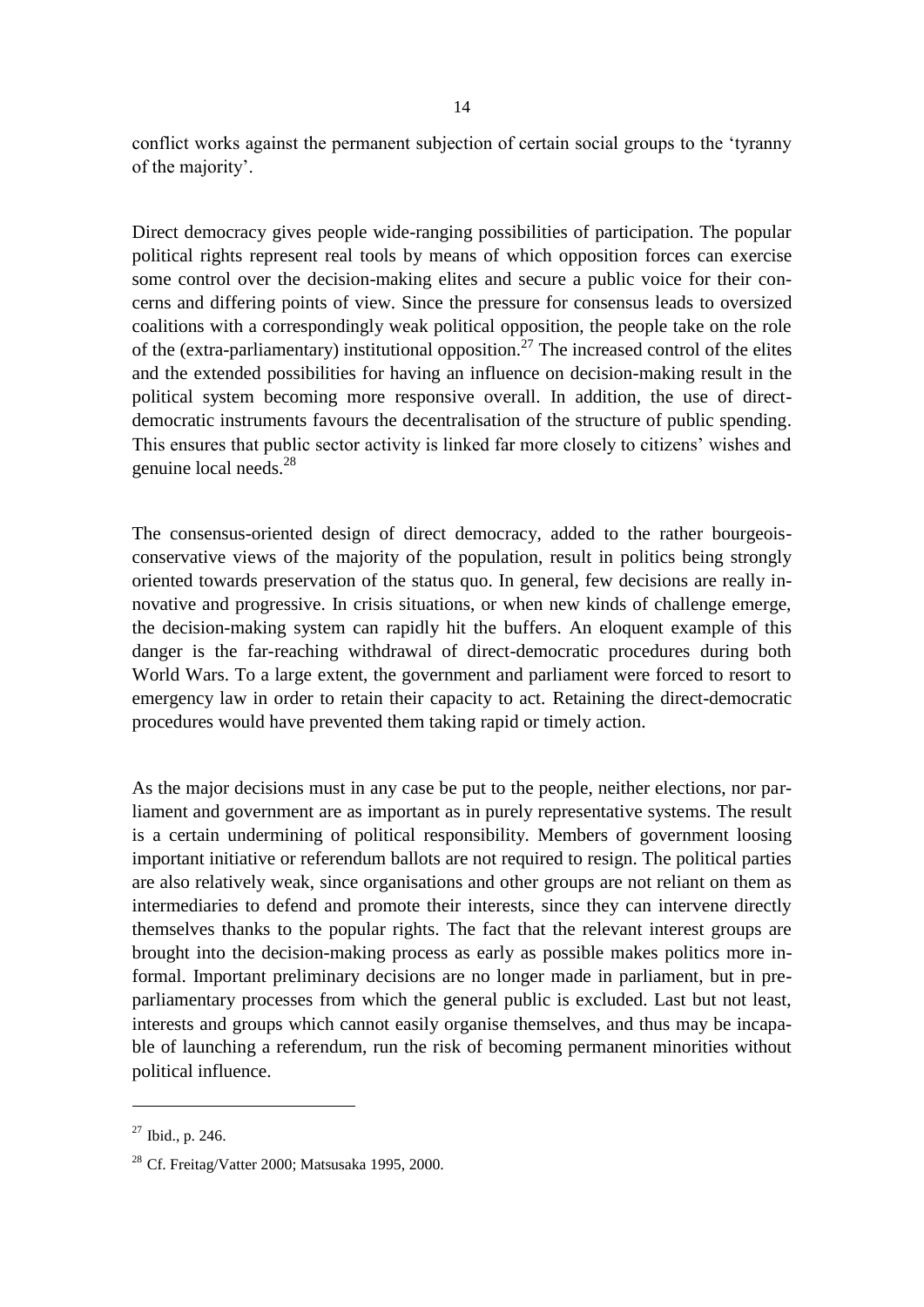### **5 References**

#### **Sources**

*Bundesverfassung der Schweizerischen Eidgenossenschaft vom 18. April 1999 (Stand am 8. August 2006), cited as CF. [Constitution of the Swiss Confederation, dated 18th April, 1999 (correct as of 08.08.2006)]*

#### **Literature**

- *Borner, Silvio/Rentsch, Hans (Hrsg.)* (1997): Wieviel direkte Demokratie verträgt die Schweiz? Beiträge zur aktuellen Reformdebatte. Referate und Diskussionsbeiträge der Tagung "Direkte Demokratie in der Schweiz" vom 11./12. Juli 1996 in Zug. Chur/Zürich. Rüegger.
- *Brunetti, Aymo/Straubhaar, Thomas* (1996): Direkte Demokratie "bessere" Demokratie? Was lehrt uns das Schweizer Beispiel?, in: Zeitschrift für Politik, Nr. 6. S. 7-26.
- *Bundesamt für Justiz* (2002): Leitfaden für die Ausarbeitung von Erlassen des Bundes. Bern [2., überarbeitete Auflage].
- *Bundesamt für Statistik* (2004): Politischer Atlas der Schweiz. Daten und Karten zu den Nationalratswahlen und den eidgenössischen Volksabstimmungen 1866-2004. Neuchâtel, BFS (CD-ROM). [Cited as BFS (2004)].
- *Church, Clive C.* (2004): The Politics and Government of Switzerland. Houndmills, Palgrave.
- *Feld, Lars P.*/Savioz, Marcel R. (1997): Direct Democracy Matters for Economic Performance: An Empirical Investigation, in: Kyklos, vol. 50, no. 4, S. 507-538.
- *Fossedal, Gregory A.* (2002): Direct Democracy in Switzerland. New Brunswick/London, Transaction Publishers.
- *Freitag, Markus/Vatter, Adrian* (2000): Direkte Demokratie, Konkordanz und Wirtschaftsleistung: Ein empirischer Vergleich der Schweizer Kantone, in: Schweizerische Zeitschrift für Volkswirtschaft und Statistik, Jg. 136, Nr. 4, S. 579-606.
- *Frey, Bruno S.* (1994): Direct Democracy: Politico-Economic Lessons from the Swiss Experience, in: American Economic Review, vol 84, no. 2, S. 338-342.
- *Gabriel, Jürg Martin/Rybach, Manuel* (2002): Die Schweiz in der Welt, in: Klöti, Ulrich et al. (Hrsg.): Handbuch der Schweizer Politik. Zürich, Verlag Neue Zürcher Zeitung, S. 35-51. [3., überarbeitete Auflage]
- *Gebhardt, Jürgen* (2000): Das Plebiszit in der repräsentativen Demokratie, in: *Arnim, Hans Herbert von (Hrsg.)*: Direkte Demokratie. Beiträge auf dem 3. Speyerer Demokratieforum vom 27. bis 29. Oktober 1999 an der Deutschen Hochschule Speyer. Berlin, Duncker & Humblot, S. 13-26.
- *Hertig, Hans Peter* (1984): Volksabstimmungen, in: *Klöti, Ulrich* (Hrsg.): Handbuch Politisches System der Schweiz. Band II (Strukturen und Prozesse). Bern, Haupt, S. 247-277.
- *Initiative and Referendum Institute Europe* (2005): Guidebook to Direct Democracy. In Switzerland and Beyond. Amsterdam, Initative and Referendum Institute. [Cit. as IRI (2005)].